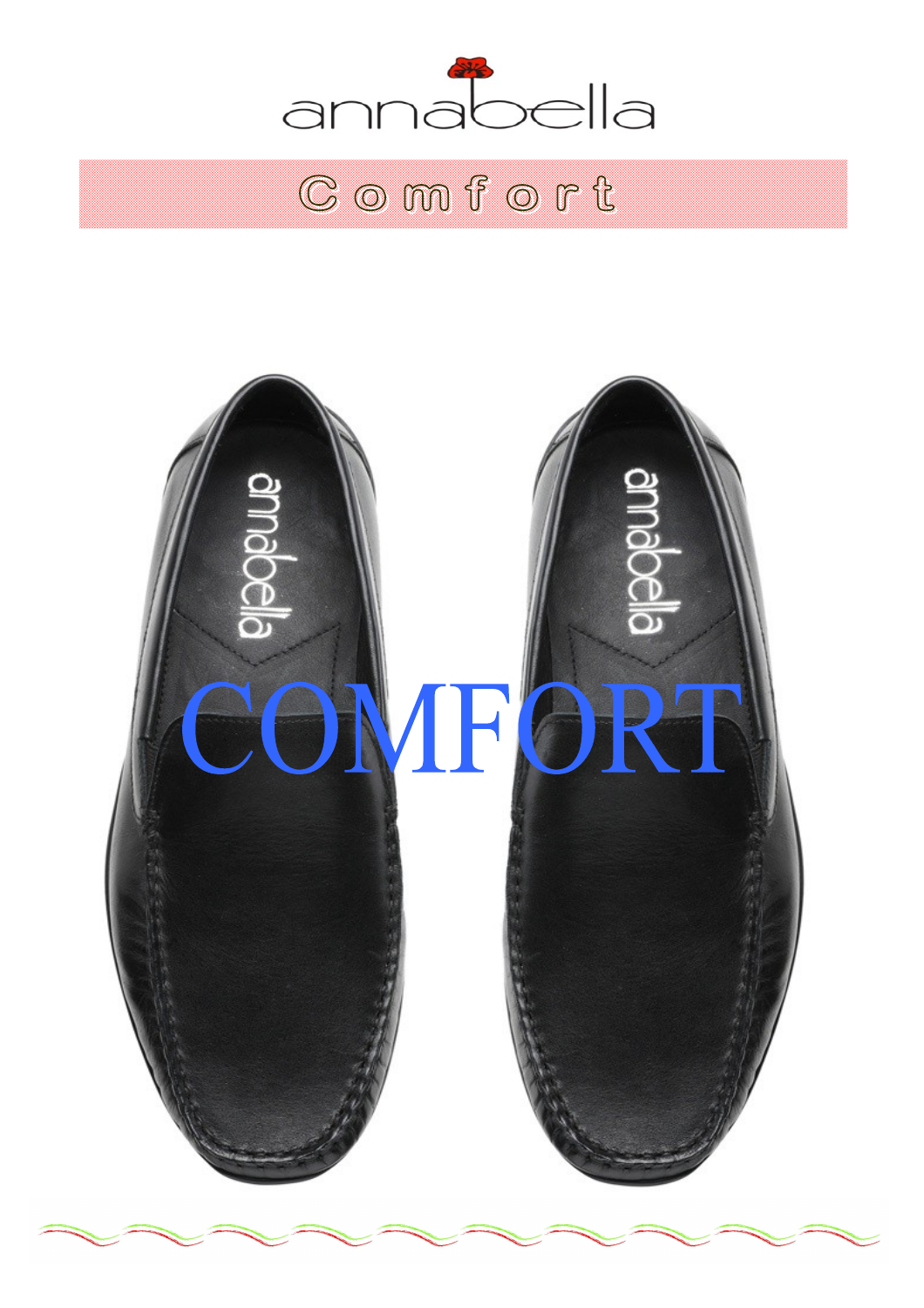

# 3328 **BAYPORT**

| Upper · Tod  |                  |
|--------------|------------------|
| Color - 4538 |                  |
|              | Lining · Leather |
|              | Sole • Synthetic |
|              |                  |

#### 3328 **BAYPORT**



| Upper - VITELLO  |  |
|------------------|--|
| Color • NERO     |  |
| Lining · Leather |  |
| Sole • Syntetic  |  |
|                  |  |

### 3333 **BAYPORT**



- Upper Tod Color ▪ 4531
- Lining Leather
- Sole Synthetic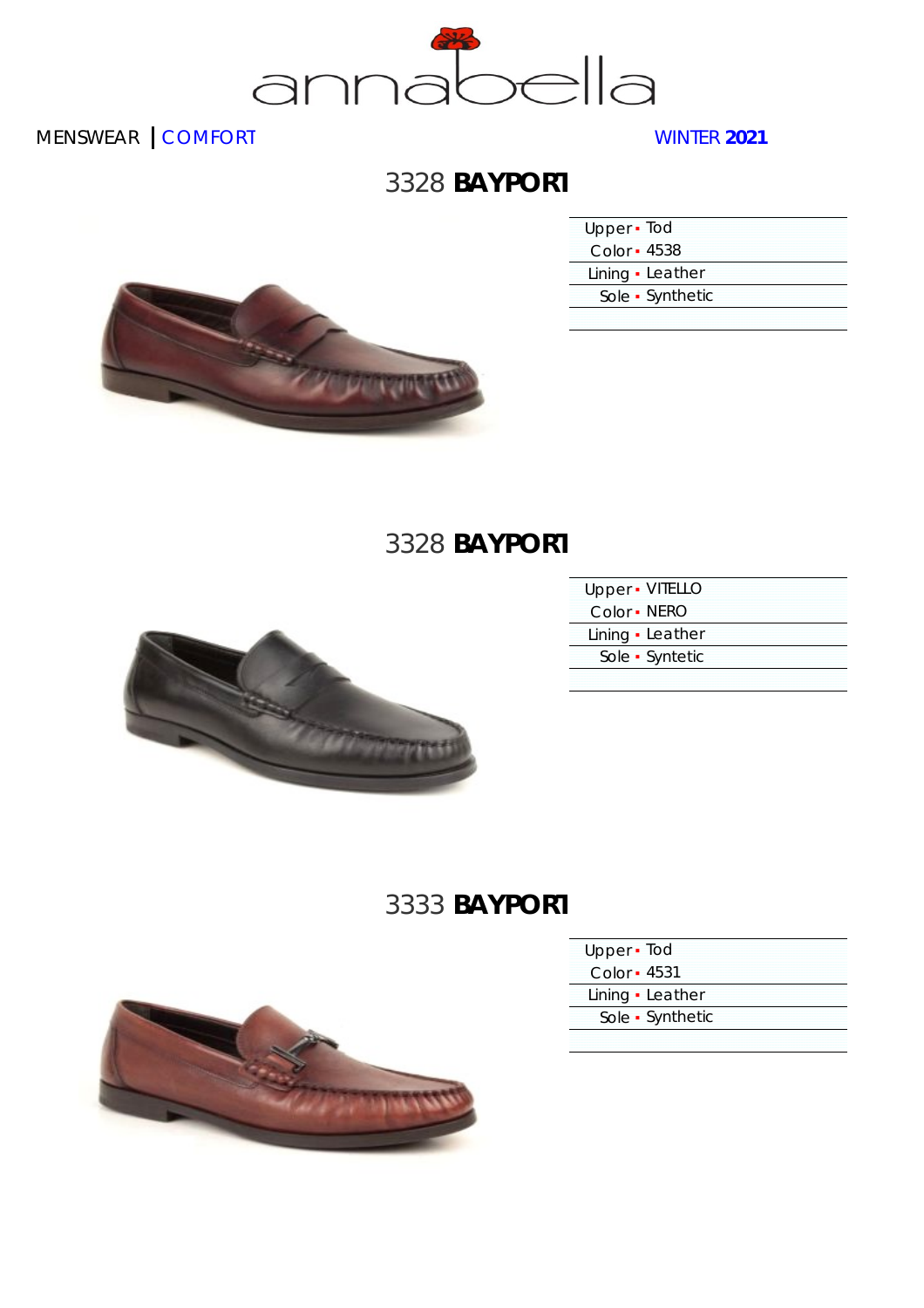

7522 **EDO**



| Upper · Guanto     |  |
|--------------------|--|
| Color • NERO       |  |
| Lining • Synthetic |  |
| Sole • Synthetic   |  |
|                    |  |

# 4827 **FERMIN**



| Upper · Guanto   |
|------------------|
| Color • NERO     |
| Lining • Textile |
| Sole • Synthetic |
|                  |

# 4830 **FERMIN**



| Upper · Guanto   |  |
|------------------|--|
| Color • NERO     |  |
| Lining • Textile |  |
| Sole • Synthetic |  |
|                  |  |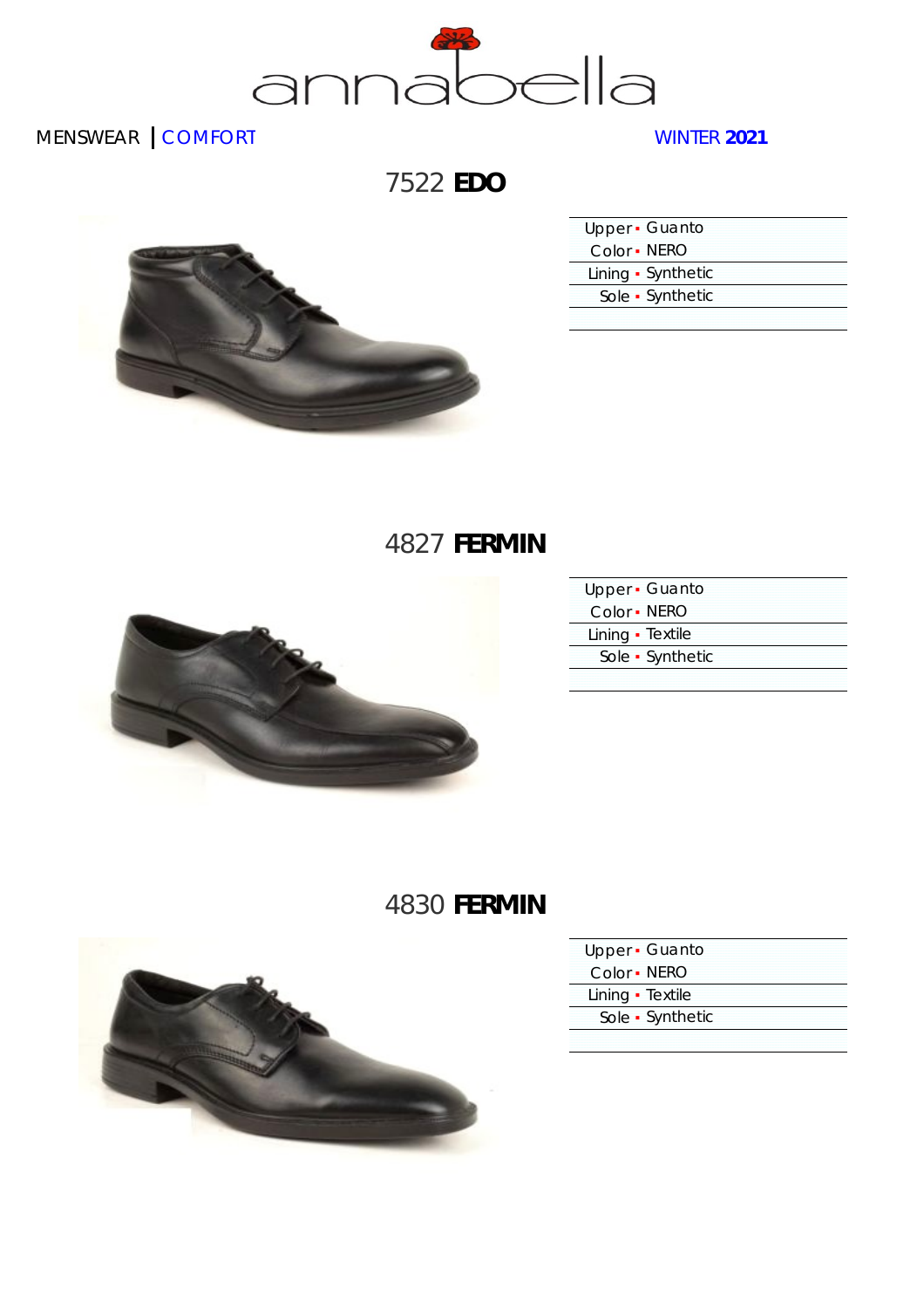

# 4831 **FERMIN**



| Upper · Guanto   |  |
|------------------|--|
| Color • NERO     |  |
| Lining • Textile |  |
| Sole • Synthetic |  |
|                  |  |

# 7386 **MANET**



| Upper · Guanto     |
|--------------------|
| Color • NERO       |
| Lining • Synthetic |
| Sole • Synthetic   |
|                    |

# 7386 **MANET**



| Upper · Algar      |
|--------------------|
| Color • 7424       |
| Lining • Synthetic |
| Sole · Synthetic   |
|                    |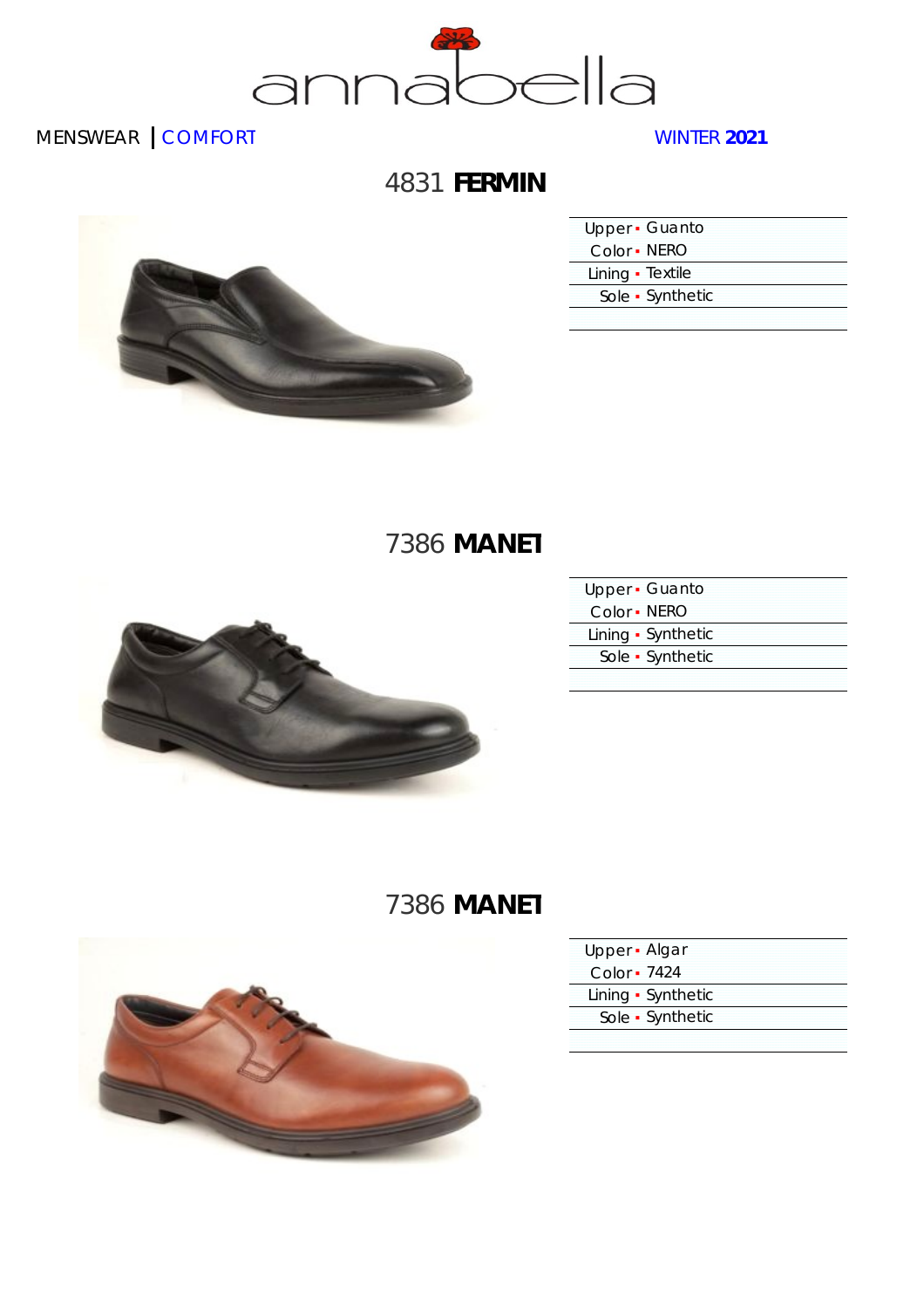

# 7520 **MANET**



| Upper · Guanto     |  |
|--------------------|--|
| Color - NERO       |  |
| Lining • Synthetic |  |
| Sole • Synthetic   |  |
|                    |  |

### 5971 **MINARD**



| Upper • Guanto   |  |
|------------------|--|
| Color • NERO     |  |
| Lining • Textile |  |
| Sole • Synthetic |  |
|                  |  |

# 2560 **NANDO**



| Upper • Vitello |  |
|-----------------|--|
| Color • NERO    |  |

- Lining Leather
- Sole Synthetic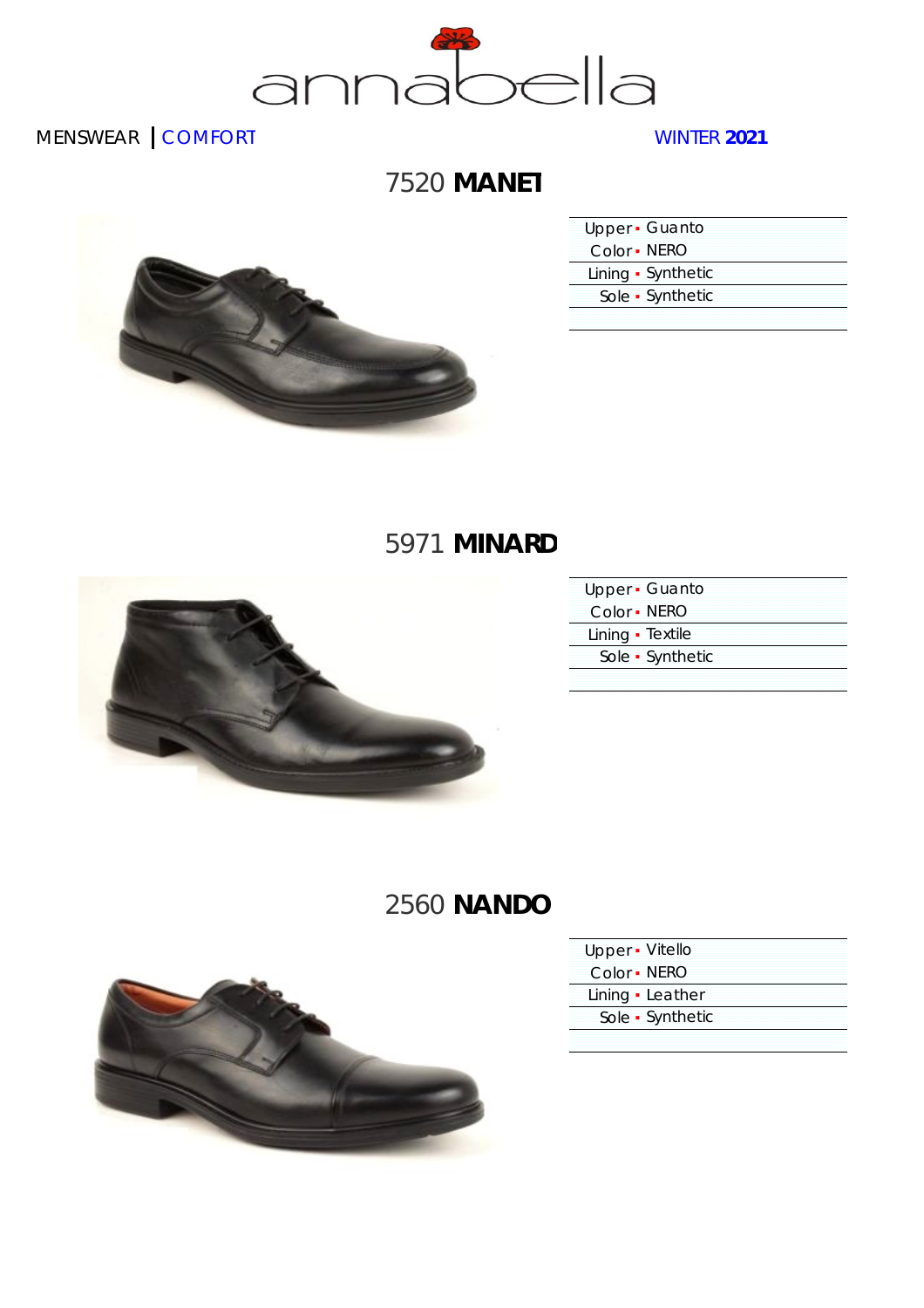

2584 **NANDO**



| Upper - Vitello  |  |
|------------------|--|
| Color • NERO     |  |
| Lining · Leather |  |
| Sole • Synthetic |  |
|                  |  |

# 2586 **NANDO**



|              | Upper - Baby Cow |
|--------------|------------------|
| Color - NERO |                  |
|              | Lining · Leather |
|              | Sole • Synthetic |
|              |                  |

# 6076 **NANDO**



| Upper · Vitello  |  |
|------------------|--|
| Color • NERO     |  |
| Lining · Leather |  |
| Sole • Synthetic |  |
|                  |  |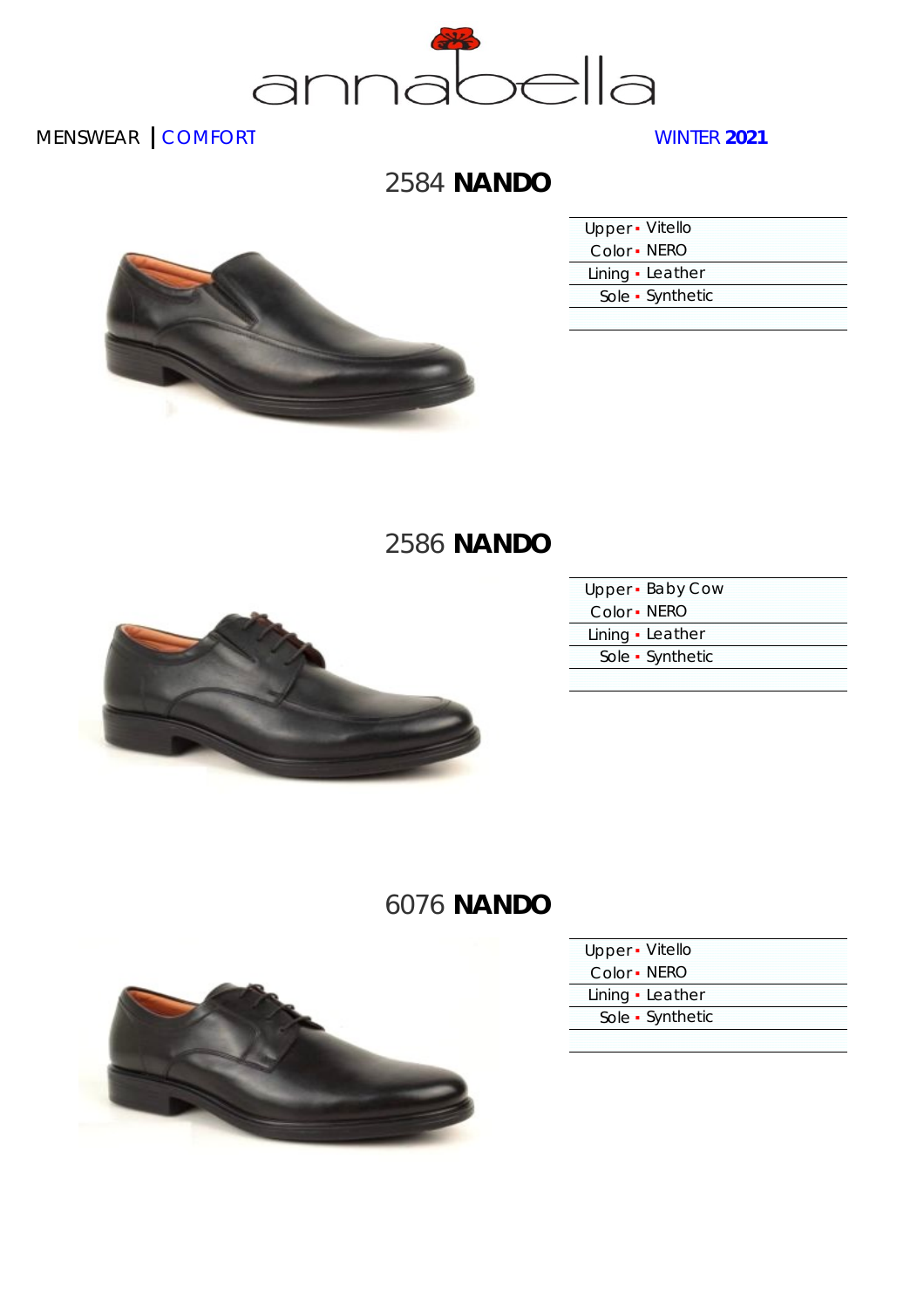

#### 6127 **NANNI**



| Upper · Guanto   |  |
|------------------|--|
| Color - NERO     |  |
| Lining • Textile |  |
| Sole • Synthetic |  |
|                  |  |

# 6303 **NANNI**



|                  | Upper · Guanto   |
|------------------|------------------|
| Color - NERO     |                  |
| Lining · Textile |                  |
|                  | Sole • Synthetic |
|                  |                  |

# 6710 **NANNI**



| Upper · Guanto   |  |
|------------------|--|
| Color • NERO     |  |
| Lining • Textile |  |
| Sole • Synthetic |  |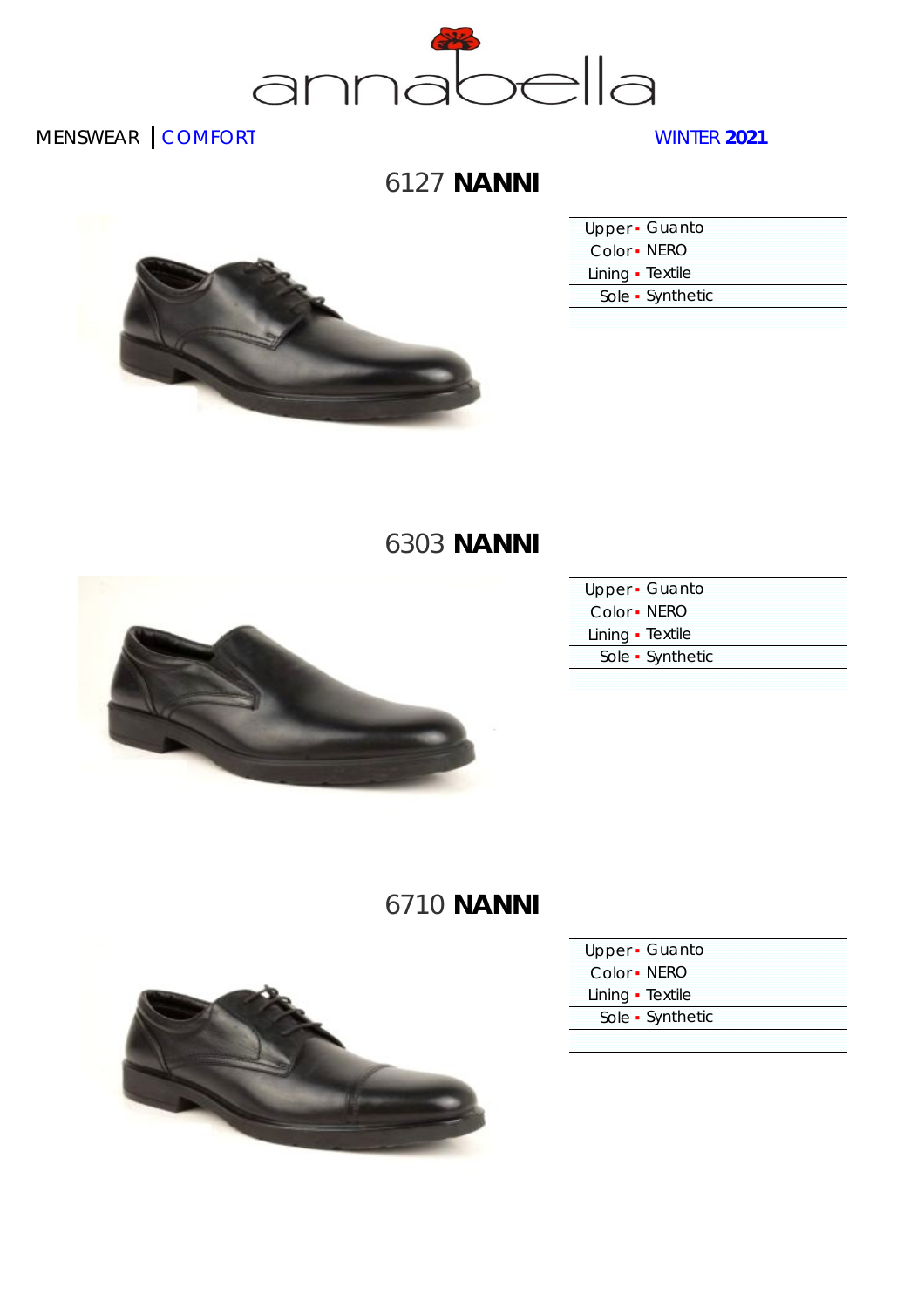

6712 **NENO**



| Upper · Guanto   |
|------------------|
| Color • NERO     |
| Lining · Textile |
| Sole • Synthetic |
|                  |

# 7911 **NENO**



| Upper - Vitello  |  |
|------------------|--|
| Color • NERO     |  |
| Lining • Textile |  |
| Sole • Synthetic |  |
|                  |  |

# 4959 **RANDOLPH**



- Upper Guanto
- Color NERO
- Lining Textile Sole ▪ Synthetic
	-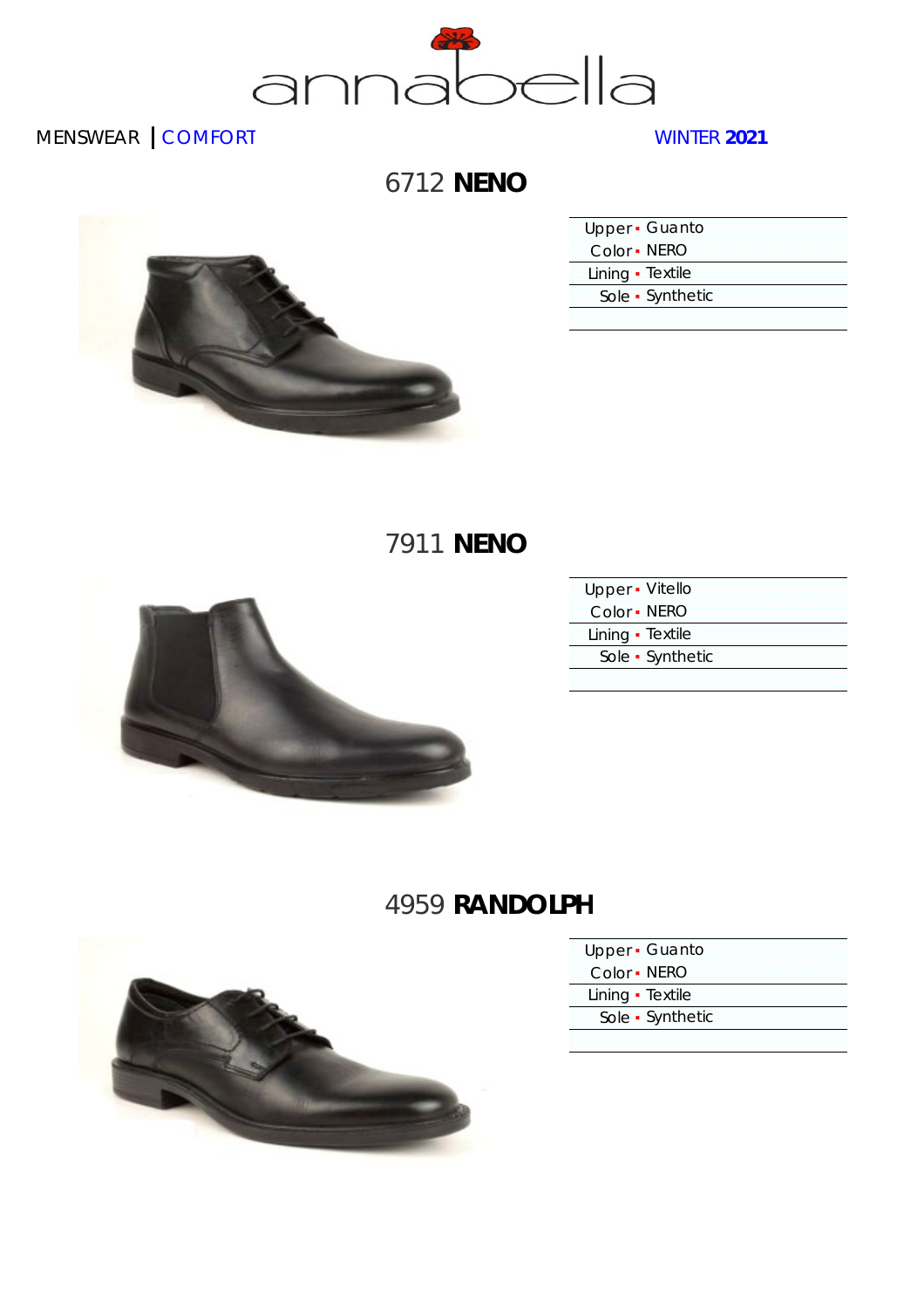

### 5065 **RANDOLPH**



| Upper · Guanto   |
|------------------|
| Color • NERO     |
| Lining · Textile |
| Sole • Synthetic |

# 7462 **RANDOLPH**



| Upper · Guanto   |  |
|------------------|--|
| Color • NERO     |  |
| Lining • Textile |  |
| Sole • Synthetic |  |
|                  |  |

### 2943 **VIRGIL**



| Upper • Vitello  |  |
|------------------|--|
| Color • NERO     |  |
| Lining · Leather |  |
| Sole • Rubber    |  |
|                  |  |